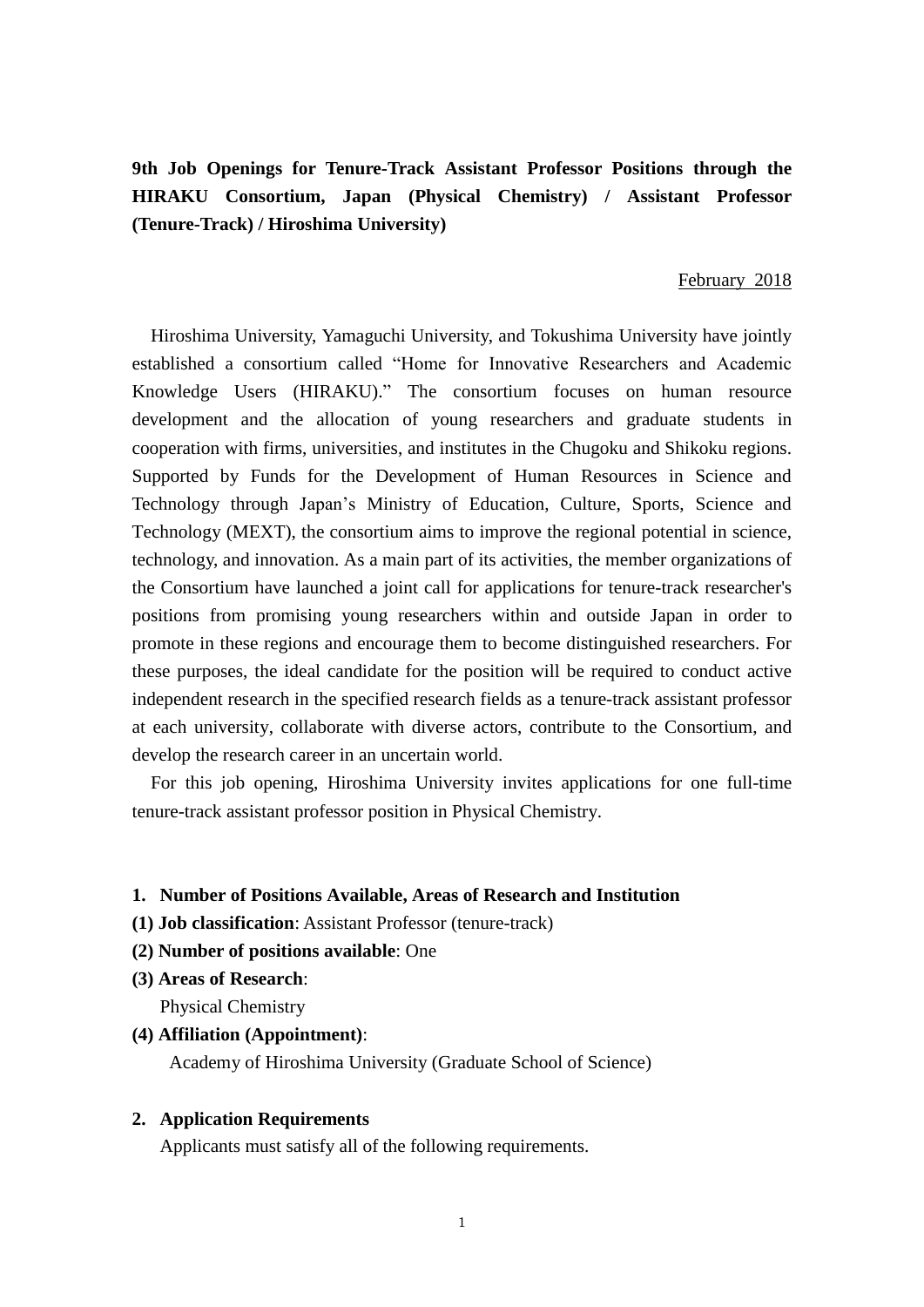- ① Applicants should hold a PhD that was acquired after April 1, 2007, or have equivalent research experience, and should be under 40 years old (\*1) as of April 1, 2017.
- ② Applicants should be able to communicate in English.
- ③ Applicants should be able to lecture and provide research supervision to undergraduate and graduate students in Japanese or English.
- ④ Applicants should be able to begin working immediately after October 1, 2018, and no later than the end of the Japanese fiscal year 2018.
- ⑤ Applicants should actively contribute to science, technology, and innovation.

\*1: Applicants who participated in the mandatory clinical practice in Japan are eligible to apply unless they are 43 years old or older as of April 1, 2017. Since this project is supported by Funds for the Development of Human Resources in Science and Technology under MEXT, these age restrictions are subject to exceptional treatment by the Ordinance for Enforcement of the "Koyou taisaku" Act 1-3 (1-(3-2)).

### **3. Employment Conditions**

#### **(1) Term of Appointment**

-The term of appointment is from October 1, 2018, to September 30, 2023.

- -An assistant professor (tenure-track) of this job opening could possibly change his or her workplace within the consortium organizations through an agreement between the consortium and the assistant professor. In such a case, the term of appointment will remain the same, and the assistant professor will adhere to the standards of each organization.
- -The assistant professor will receive midterm evaluations by September 2021 and final evaluations by March 2023. The assistant professor who passes his or her tenure reviews with Hiroshima University will receive a tenured position, which is on a permanent basis with a mandatory retirement age.
- -Depending on the final evaluation by the consortium, an assistant professor holding this position could be appointed by an organization that participates in the consortium through an agreement between the assistant professor and the organization.

### **(2) Annual Salary**

① Annual salary, including allowances, will be approximately 4,800,000-6,600,000 yen depending on the successful applicant's research experience (salaries will be calculated according to the annual salary rules of Hiroshima University).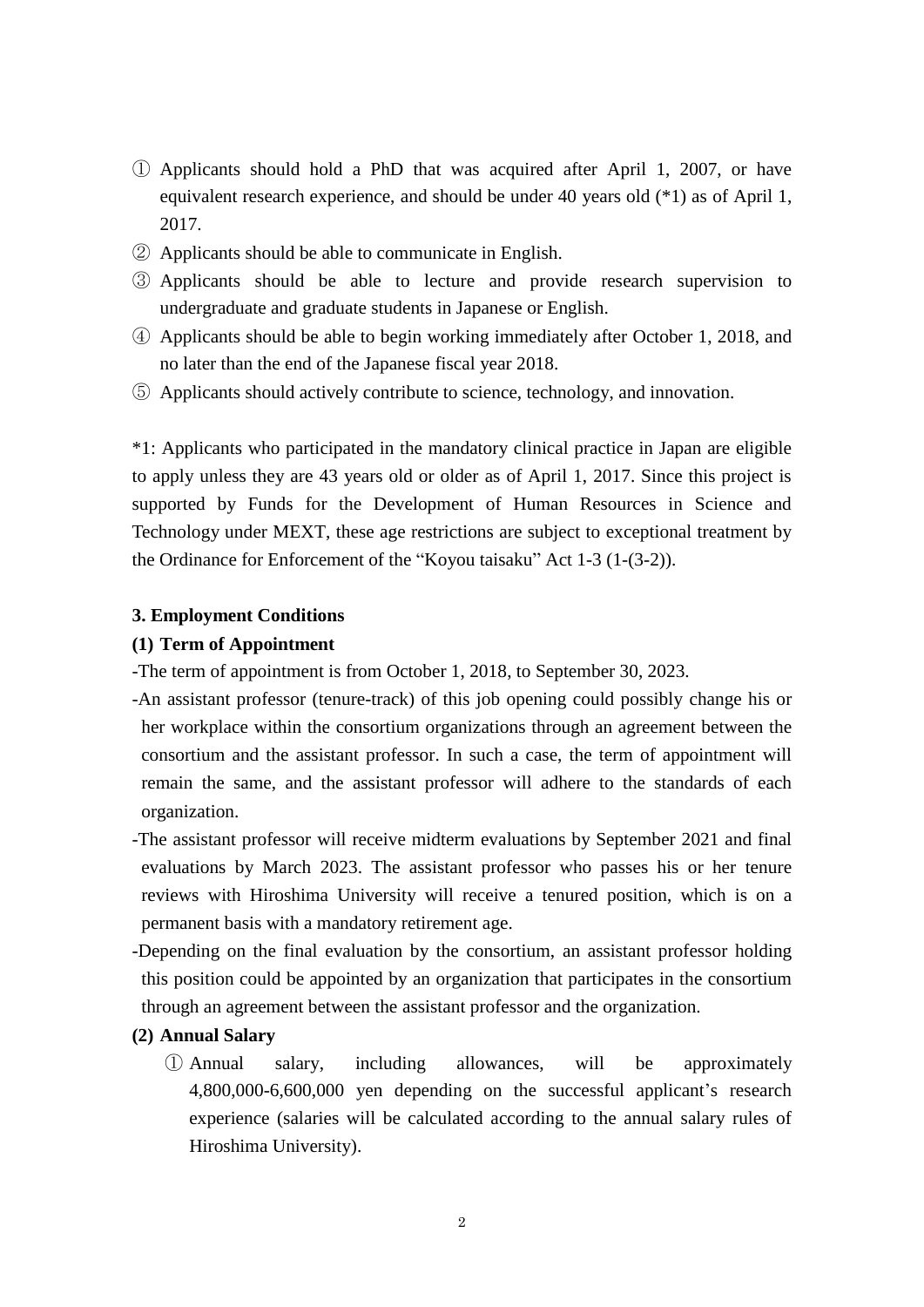② Various types of insurance (The Ministry of Education, Culture, Sports, Science and Technology Mutual Aid Association, unemployment, and accident compensation) are available to an assistant professor of Hiroshima University.

### **(3) Work Conditions**

- ① The employment conditions and regulations of Hiroshima University shall apply as deemed appropriate.
- ② The first place of employment will be located on the Higashi-Hiroshima campus of Hiroshima University.
- ③ A discretionary working-hour system is in place for professional work. This means assistant professors can manage their own working hours, although formal working hours are considered to be 7 hours and 45 minutes a day.
- ④ A maternity and childcare leave system will be applied.

#### **4. Work Description (Detail of the Research Field is given in Additional Sheet)**

An assistant professor holding this position will be required carry out the assistant professor's work of each organization and contributions for the consortium as listed below.

- ① Conducting research activities inside and outside the consortium based on the research plan ("research effort" should be more than 60%)
- ② Actively working to obtain external research funds
- ③ Producing research outputs (e.g., publication in SCI journals and/or patents)
- ④ Disseminating research outputs to society, including presenting results at international conferences
- ⑤ Giving lectures and advising undergraduate and graduate students in their research
- ⑥ Participating in activities related to external research funds (even research activities related to external funds will be included as part of the research effort)
- ⑦ Being involved in other duties as considered necessary by each organization
- ⑧ Planning and operating international meetings, symposiums, and network activities organized or co-organized by the consortium
- ⑨ Attending training, lectures on faculty development, etc., conducted by organizations in the consortium
- ⑩ Being involved in other duties as considered necessary by the head of the executive committee of the consortium

## **5. Special Notices Related to the Consortium**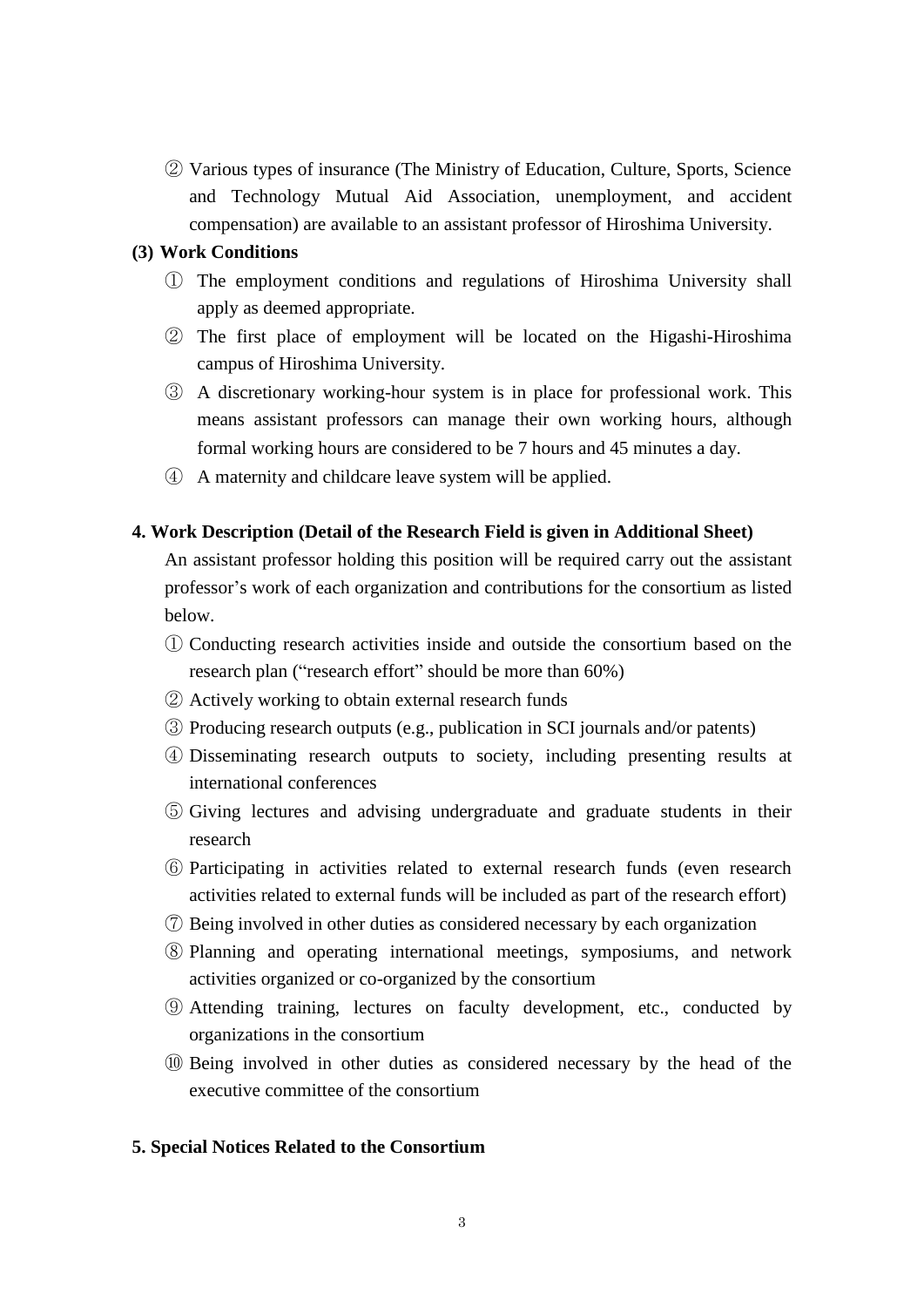# **(1) Role of the consortium in this job opening, processes for employment and career development in the consortium**

- -Application materials should be submitted to the secretariat of the HIRAKU consortium. The council of the consortium will determine the successful candidate after consulting with the organization that will accept the candidate. The successful candidate will then be hired by the organization as a faculty member (hereinafter referred to as a Consortium Assistant Professor).
- -The term of the Consortium Assistant Professor will be same as 3(1).
- -For the betterment of his or her development as a researcher, the Consortium Assistant Professor might be able to conduct his or her research at other organizations inside or outside of the consortium. Such arrangements should be made through an agreement between the consortium and the Consortium Assistant Professor.
- -Consortium Assistant Professors are expected not only to conduct excellent research but also to be involved in consortium-related teaching, networking, and training activities to further their career development as researchers.
- -Consortium Assistant Professors are expected to provide experiences and information for the consortium through the activities described above, via evaluation and training processes with their mentors in order to assist us in improving this system.
- -Thus, applicants will be evaluated based on not only their research results and potential but also their ability to collaborate with diverse actors and develop their research careers by utilizing the research and training opportunities described above.

#### **(2) Research Funds**

During the first fiscal year, about 5,000,000 yen (\*2) will be provided to each Consortium Assistant Professor as a start-up fund. In addition, during the term of appointment, about 500,000 yen per year (\*2) will be provided for the consortium activities such as for training and registration costs for domestic or international conferences. These funds must be used in accordance with the regulations of the workplace, the funding agencies, and the Japanese government.

\*2: The amount could change depending on the grant-in-aid situation.

### **(3) Personnel Support**

- ① Research and teaching education will be supported by mentors who are senior researchers in the consortium.
- ② Other research and teaching activities will be supported by university research administrators (URAs).

## **(4) Additional Remarks**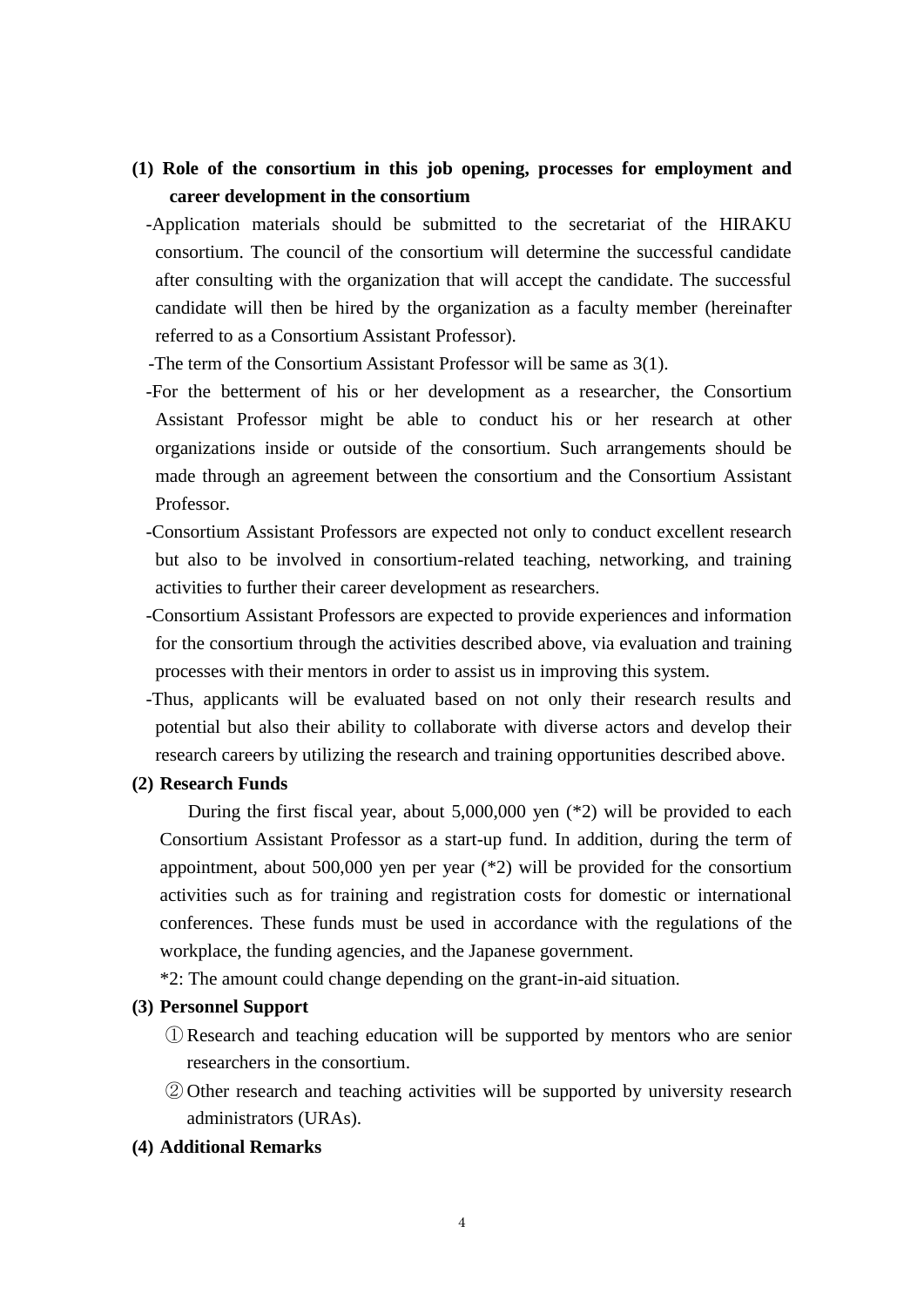Personal research spaces (offices and laboratories) will be preferentially allocated for Consortium Assistant Professors.

## **6. Application Materials**

### **(1) Application Documents**

- ① Curriculum vitae (including expected research field and workplace as bellow, using application form 7)
	- Academy of Hiroshima University (Graduate School of Science)
	- Physical Chemistry
- ② List of research activities (e.g., books, reviews, original papers, conference proceedings); attach copies of no more than five major papers
- ③ Summary of past research activities (up to four pages on A4 paper including figures)
- ④ Research plan at the consortium (up to four pages on A4 paper including figures, a future research plan for five years to come)
- ⑤ Aspirations for contributions to science, technology, and innovation (one page on A4 paper)
- ⑥ List of references
- \*All of the above documents must be written in English or Japanese and be filled in the application form. The application form can be downloaded from the following URL: http://home.hiroshima-u.ac.jp/hiraku/younger\_tenuretrack/

### **(2) Inquiries about Applications**

Please contact us with any questions by e-mail at:

General information and procedure of this job opening:

consortium-koubo@office.hiroshima-u.ac.jp

(Secretariat of the HIRAKU consortium)

Specific information for the research environment of this job opening:

ri-jinji@office.hiroshima-u.ac.jp

(HR Administrator, Support Office of Graduate School of Science,

Management Support Division of Higashi-Hiroshima Campus,

#### Hiroshima University)

Specific information for the research field

kxi@hiroshima-u.ac.jp

(Head of Department of Chemistry, Graduate School of Science,

Hiroshima University)

### **(3) Employer**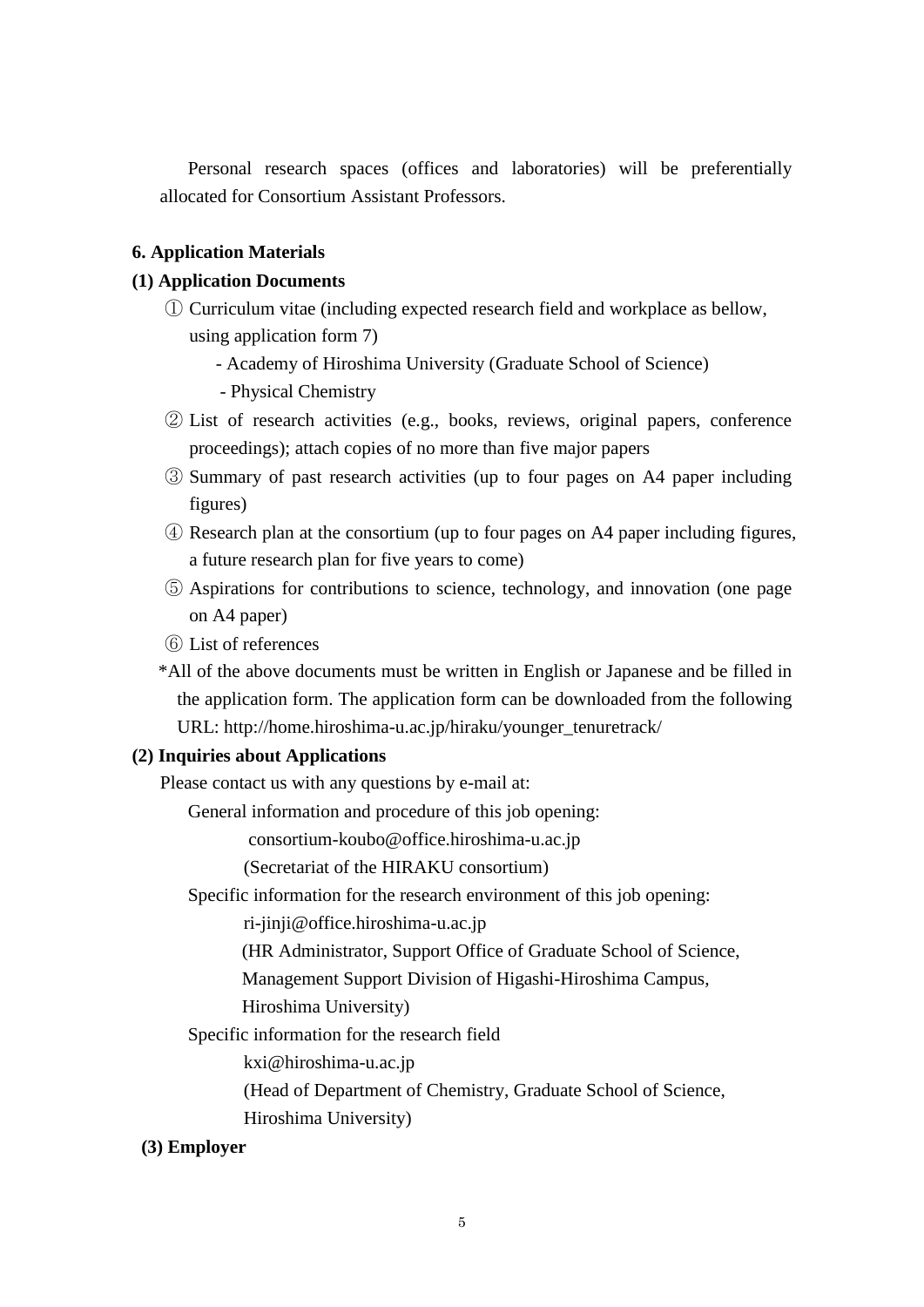Hiroshima University

#### **(4) Probationary employment period**

six (6) months (Hiroshima University Work Regulations for Employees.)

### **(5) Protection of Private Information**

Private information related to the application is protected by the Personal Information Protection Law and the consortium's regulations (for the moment, we will invoke the regulations of Hiroshima University). Personal information related to submitted documents may be provided to other organizations in the consortium, through the council and/or executive committee of the consortium, with strict measures to avoid information leakage.

#### **7. Deadline for Submission and the Selection Process**

#### **(1) Deadline for Submission**

The deadline for submitting the application is 10 a.m. on April 2, 2018 (Japan Standard Time).

### **(2) Submission**

All documents should be submitted in PDF format with the file name  $Consortium(9)$  (last name of applicant first initial) (e.g., Consortium(9) (Einstein A)) to the following e-mail address:

## **consortium-koubo@office.hiroshima-u.ac.jp**

(Secretariat of the HIRAKU consortium)

The total file size must not exceed 10 MB. Larger documents may be submitted in separate files numbered as follows: 1/2, 2/2, etc. File compression must not be used. The secretariat will send a confirmation of receipt to each applicant. It is strongly advisable to make sure this confirmation message arrives after submitting the application.

#### **(3) Selection Schedule**

① The first screening (by the specific research area)

- The results of the first screening will be announced by e-mail to applicants around late May 2018.
- Successful candidates from the first screening will be given information about the second screening.
- There is a possibility that an interview will also be conducted during the first screening. In this case, the transportation cost for the interview will not be reimbursed.
- ② The second screening (by interview) will be conducted around June or July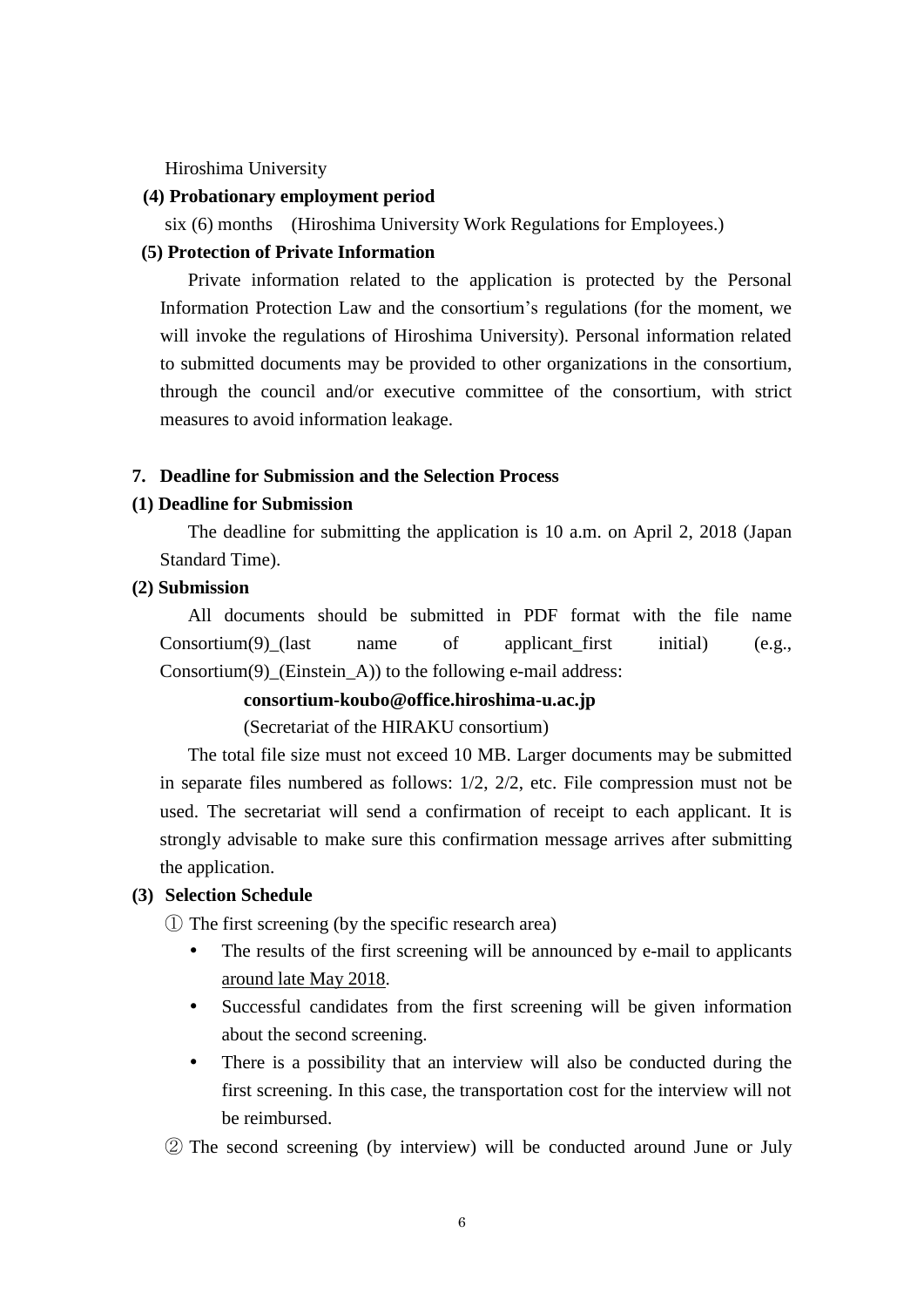2018.

- The results of the second screening will be announced to the applicants by the end of July 2018.
- The transportation cost for the second screening will be reimbursed by the consortium.

## **(4) Selection Standards**

The first and second screening will evaluate the candidates in terms of research activities, originality and realization of research plans, and potential research impact (e.g., contribution to science, technology, and innovation).

## **8. Additional Remarks**

(1) We strongly welcome applications from international researchers.

- (2) Hiroshima University enforces support for female researchers.
	- ① Each female Consortium Assistant Professor will receive guidance related to job environment preparation and maintenance via the Gender Equality Promotion Office and a section of the Career-up Program for Women Researchers in the Human Resources Training Promotion Office of Hiroshima University.
	- ② A female mentor will be assigned to each female Consortium Assistant Professor as well as a normal mentor as described in 5 (3)-①.
	- ③ On- and off-campus nurseries are available. The support staff of the university will provide assistance in finding a nursery.

 Hiroshima University enforces gender equality. Details can be found on the website of the Gender Equality Promotion Office.

(References)

Hiroshima University home page: http://www.hiroshima-u.ac.jp/index.html Home page of the Gender Equality Promotion Office: https://www.hiroshima-u.ac.jp/en/gender

<Home pages related to this job opening>

HIRAKU consortium: http://home.hiroshima-u.ac.jp/hiraku/en/

Home page of the Graduate School of Science:

http://www.hiroshima-u.ac.jp/en/sci-en/